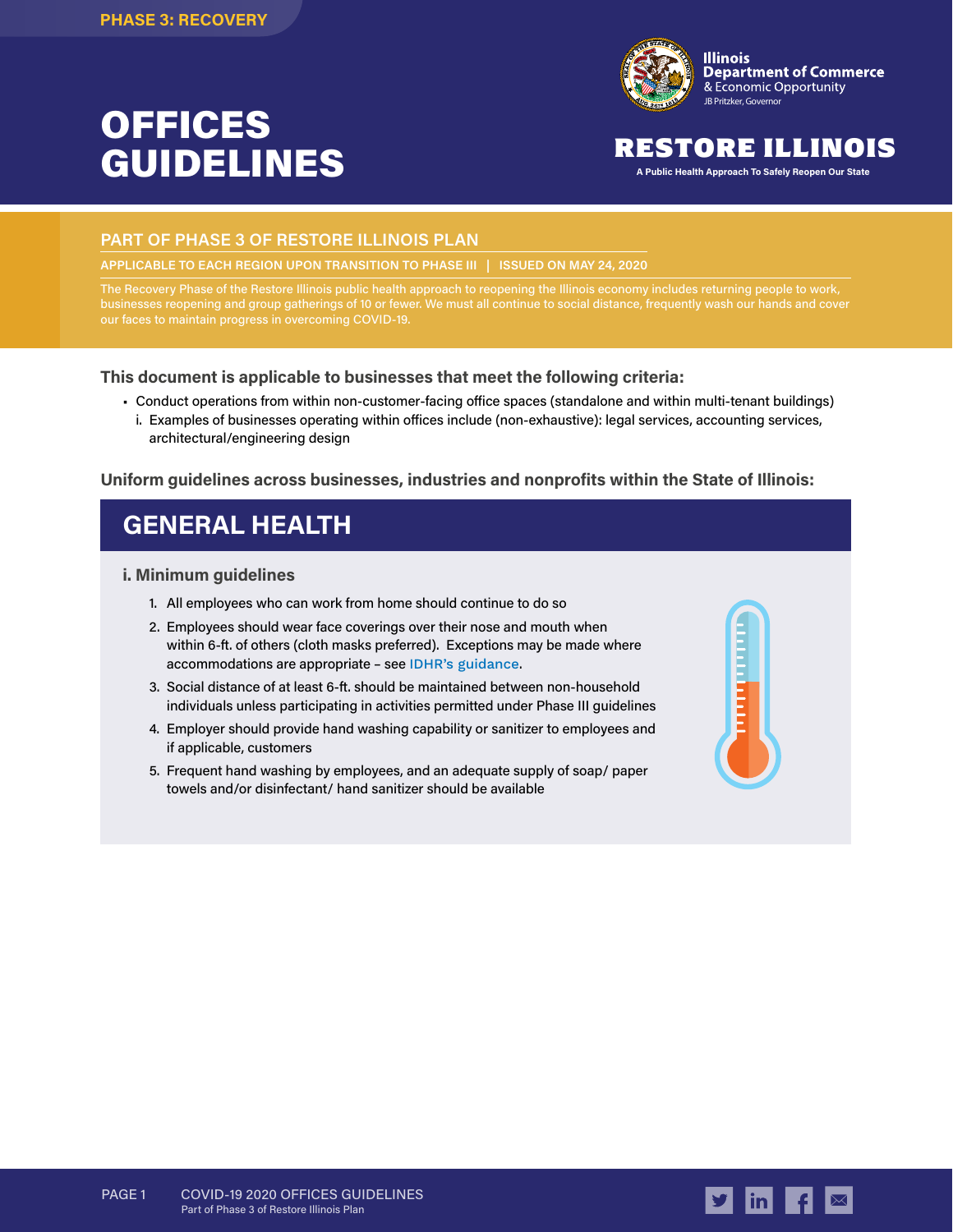### **HR AND TRAVEL POLICIES**

#### **i. Minimum guidelines**

- 1. All employees should complete health and safety training related to COVID-19 when initially returning to work. Resources to design a training are posted on the DCEO Restore Illinois guidelines website
- 2. Employers should continue to limit all non-essential business travel
	- a. If employee must travel, employee should follow CDC considerations to protect themselves and others during trip
- 3. Employees should not report to, or be allowed to remain at, work if sick or symptomatic (with cough, shortness of breath or difficulty breathing, fever of 100.4 degrees or above, chills, muscle pain, headache, sore throat, new loss of taste or smell, or other [CDC-identified symptoms](https://www.cdc.gov/coronavirus/2019-ncov/symptoms-testing/symptoms.html)), and sick or symptomatic employees should be encouraged to seek a COVID-19 test at a state or local government testing center, healthcare center or other testing locations



#### **ii. Encouraged best practices**

1. Provide reasonable accommodation for COVID-19-vulnerable employees, including but not limited to work from home (if feasible), reduced contact with others, use of barriers to ensure minimum distance between others whenever feasible or other accommodations that reduce chances of exposure

### **HEALTH MONITORING**

#### **i. Minimum guidelines**

- 1. Employers should make temperature checks available for employees and encourage their use. Employers should post information about the symptoms of COVID-19 in order to allow employees to self-assess whether they have any symptoms and should consider going home
- 2. All employers should have a wellness screening program. Resources outlining screening program best practices are posted on the DCEO Restore Illinois website
	- a. Employer should conduct in-person screening of employees upon entry into workplace to verify no presence of COVID-19 symptoms
	- b. Employer should also conduct mid-shift screening to verify presence of COVID-19 symptoms (in person preferred, though virtually is permitted)
- 3. If employee does contract COVID-19, they should remain isolated at home for a minimum of 10 days after symptom onset and can be released after feverless and feeling well (without fever-reducing medication) for at least 72 hours OR has 2 negative COVID-19 tests in a row, with testing done at least 24 hours apart
- 4. If an employee is identified as being COVID-19 positive by testing, CDC cleaning and disinfecting should be performed as soon after the confirmation of a positive test as practical
- 5. Where appropriate, notify employees who have been exposed
- 6. Any employee who has had close contact<sup>1</sup> with co-worker or any other person who is diagnosed with COVID-19 should quarantine for 14 days after the last/most recent contact with the infectious individual and should seek a COVID-19 test at a state or local government testing center, healthcare center or other testing locations. All other employees should be on alert for symptoms of fever, cough, or shortness of breath and taking temperature if symptoms develop

**1** Close contacts include household contacts, intimate contacts, or contacts within 6-ft. for 15 minutes or longer unless wearing N95 mask during period of contact.

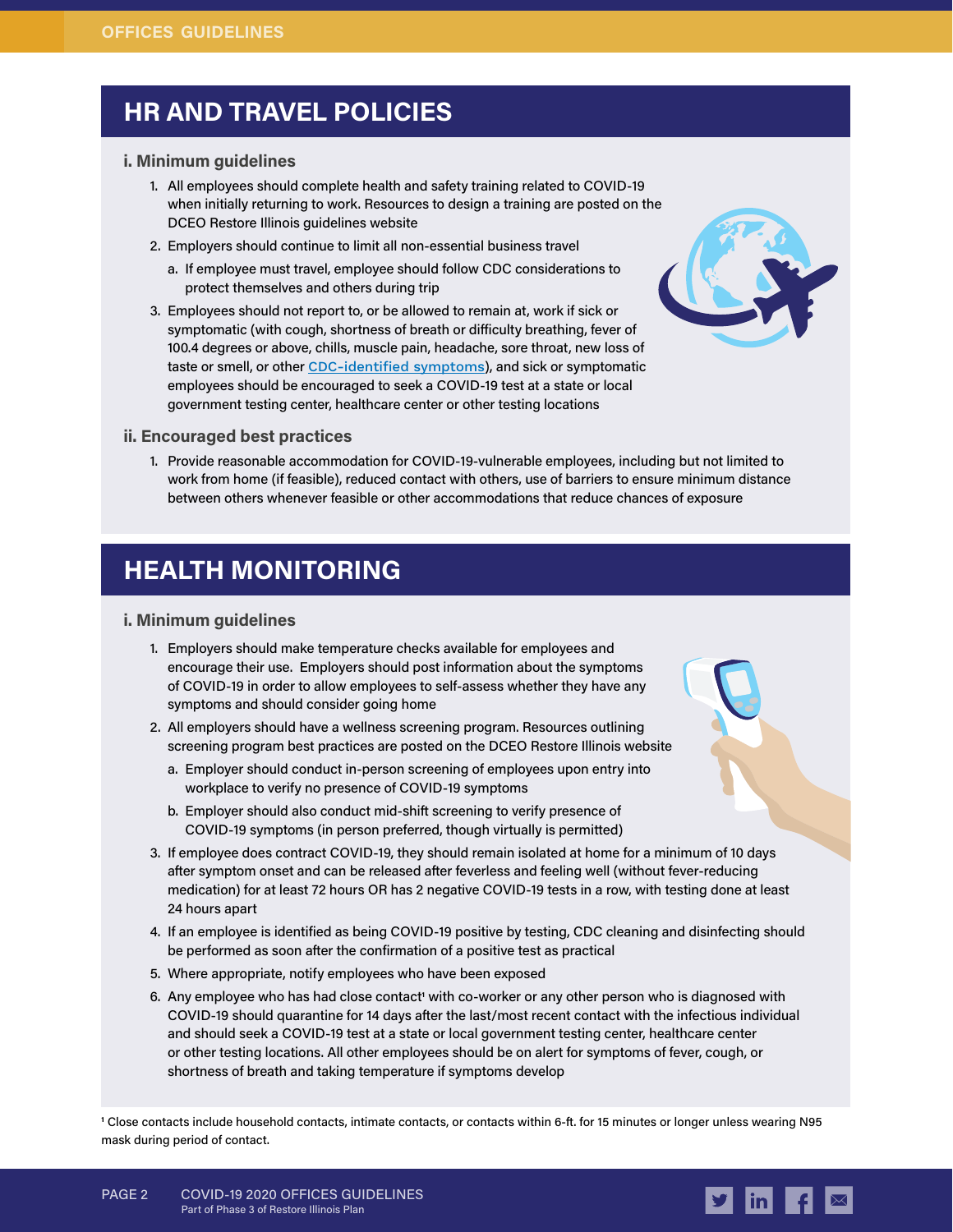**Guidelines specific to Offices:**

## **PHYSICAL WORKSPACE**

#### **i. Minimum guidelines**

- 1. If multi-tenant building, landlord should:
	- a. Display signage at building entrances with face covering requirements, social distancing guidelines, and cleaning protocols, in multiple languages as needed
	- b. Display visual markers 6-ft. apart at any queue points (e.g., elevators, building entrances)
	- c. Limit elevator capacity to allow for 6-ft. social distance
	- d. Provide hand sanitizer at building entrances, elevators, and common areas
- 2. Tenant should:
	- a. Display signage at office entrances with face covering requirements, social distancing guidelines, and cleaning protocols, in multiple languages as needed
	- b. Allow for 6-ft. spacing between occupied, individual workstations OR if not practical, install an impermeable barrier between workstations
- 3. Water fountains, except for touchless water bottle refill stations, should be made unavailable for use (e.g. turned off, covered, area blocked)
	- a. If no touchless fountain is available, water may be served in sealed, single-use water bottles
- 4. Vending machines may remain in use, though should be sanitized after each use. Employers are encouraged place disinfectant wipes and hand sanitizer next to the machine for employee use

#### **ii. Encouraged best practices**

- 1. If practical, avoid seating employees facing each other
- 2. Encourage employees to remove personal items from desk to allow for easier cleaning (clean desk policy)
- 3. If practical, modify traffic flow to minimize contact (one-way traffic, designated entrance and exit)
- 4. Use of shared workspaces, desks, offices, etc. is discouraged to maximum extent practical
- 5. Reduce surface contact via no-touch doors and elevators, disposable desk/keyboard covers for shared workspaces
- 6. Minimize the use of shared work materials / equipment (e.g., copiers, office supplies)
- 7. If practical, reduce the use of shared papers and encourage use of digital tools
- 8. Limit usage of telephone receivers to one receiver per person. If headsets are required, employer should provide employees with headset for individual use
- 9. Where building management practices allow, increase air turnover rates in occupied spaces and increase outside make-up air to the maximum extent practical

### **DISINFECTING/CLEANING PROCEDURES**

#### **i. Minimum guidelines**

- 1. Cleaning and disinfecting of premises should be conducted in compliance with [CDC protocols](https://www.cdc.gov/coronavirus/2019-ncov/community/pdf/Reopening_America_Guidance.pdf) on a weekly basis
- 2. Clean and disinfect common areas (e.g., restrooms, cafeterias) and surfaces which are touched by multiple people (e.g., entry/exit doorknobs, stair railings) frequently; every 2 hours recommended for high-traffic areas
- 3. Workstations should be disinfected by employees upon entering office and before leaving for the day, with cleaning products provided by tenant



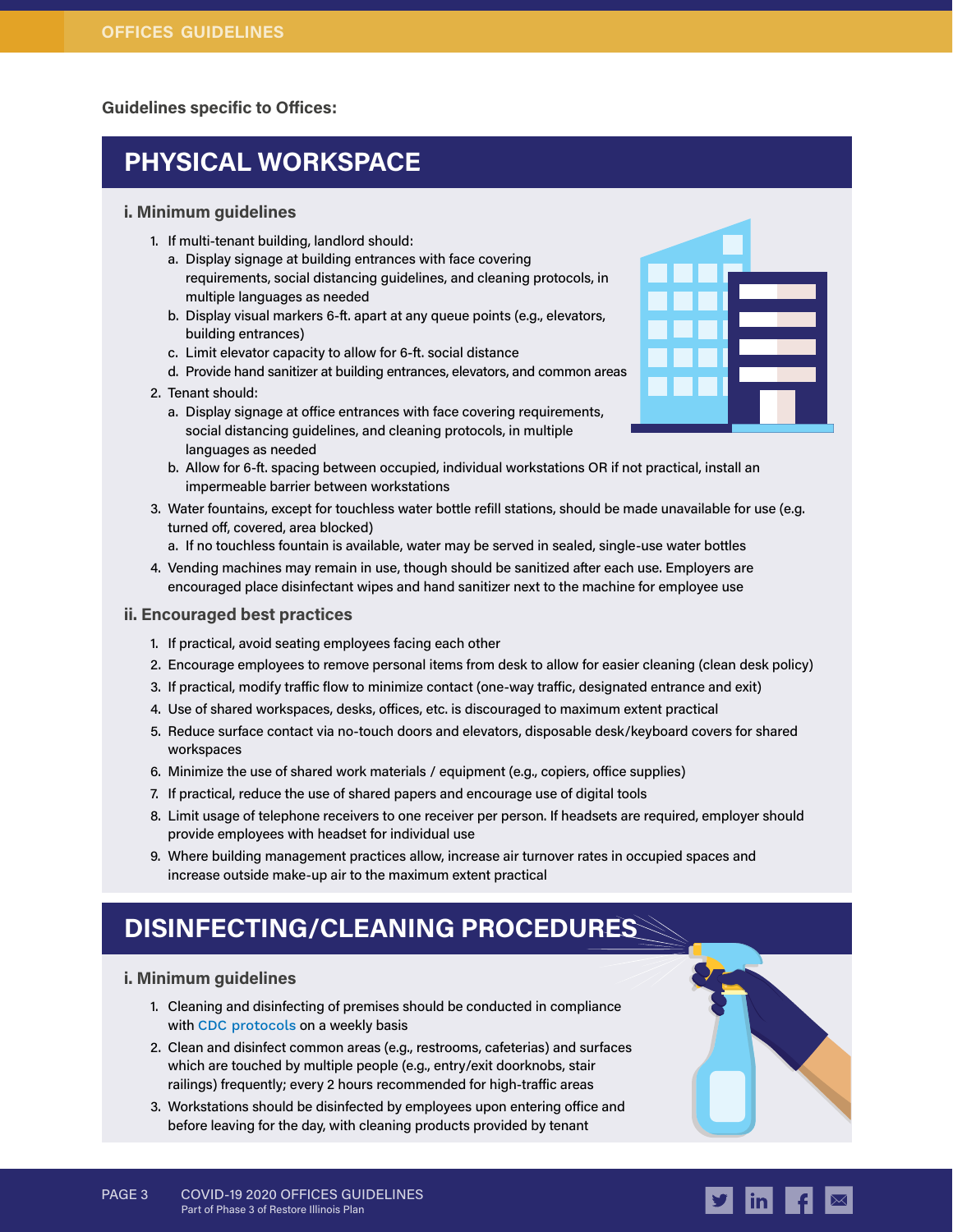### **STAFFING AND ATTENDANCE**

#### **i. Minimum guidelines**

- 1. Maximum occupancy of 50% of office capacity
- 2. If multi-tenant building, landlord should design a plan to allow for social distancing within common areas and if needed, designate employee(s) to monitor capacity limits and social distancing in shared building areas (e.g., lobby, elevator)
- 3. Landlord and tenant should limit the occupancy of common areas/ break rooms to allow for social distancing of 6-ft or greater by removing/ decommissioning furniture or staggering break times; this guideline is not intended to diminish employees break time requirements

#### **ii. Encouraged best practices**

- 1. If practical, use tele- and video-conferencing while at desk
- 2. Coordinate employee arrival and departure times to adjust for limited elevator capacity and mitigate impact upon public transit capacity
- 3. Minimize the number of in-person meetings
- 4. If an in-person meeting is necessary, limit to 10 people with social distancing
- 5. Implement a process or tools to ensure employees are aware of available capacity before beginning their commute
- 6. Stagger shift start and end times to minimize congregation of employees during changeovers

### **EXTERNAL INTERACTIONS**

#### **i. Minimum guidelines**

- 1. Before allowing external supplier or visitor to enter, or while requiring them to wait in a designated area, tenant should ask whether external supplier or visitor is currently exhibiting COVID-19 symptoms
	- a. If practical, tenant should take external supplier or visitor temperature using thermometer (infrared / thermal cameras preferred, touchless thermometers permitted)
	- b. If multi-tenant building, landlord is responsible for screening at loading dock
- 2. Tenant should keep a log of all external suppliers and any visitors who enter the office
- 3. Suppliers and visitors should wear face coverings over their nose and mouth when entering premises (exceptions can be made for people with medical conditions or disabilities that prevent them from safely wearing a face covering)

#### **ii. Encouraged best practices**

1. Limit contact between external suppliers/visitors and employees